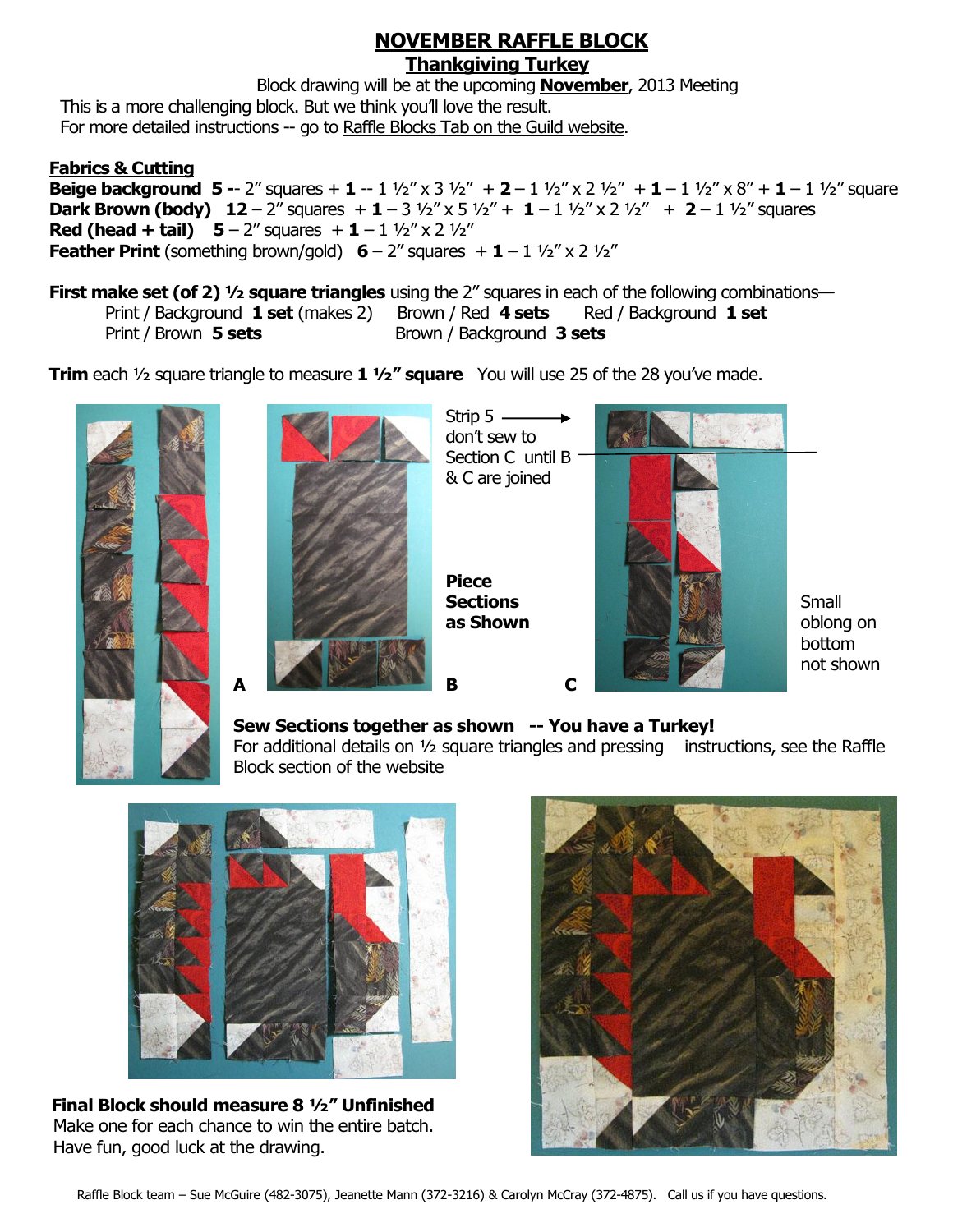# November Raffle Block – Thanksgiving Turkey Additional Details for Piecing

## Half Square Triangles

Cut 2" Blocks, pairing them as directed on first page, placing right sides together.

Draw diagonal line on reverse of lightest fabric.

Sew ¼" on either side of drawn line. Cut apart on drawn line.

You will have 2 squares from each set. Press toward dark.



 Trim to 1 ½". We like to trim all 4 sides, that gets rid of points for cleaner square.

 Note the 14 sets requested will make Qty 28 -- ½ square triangles. You will use 25 of them. Discard the remaining 3.





## Piecing Sections

Following the colored pictures on first page or diagram on next page, piece sections in this order – Note pressing arrows on diagram (next page)

| Strip 1      |                                                                |
|--------------|----------------------------------------------------------------|
|              | Strip 2 Then sew strip 1 & 2 together (Section A)              |
|              |                                                                |
| Strip 3      |                                                                |
|              | Strip 4 Then sew strip 3 & 4 to Brown large oblong (Section B) |
|              |                                                                |
| Strip 5 Save |                                                                |
|              |                                                                |
| Strip 6      |                                                                |

Strip 7 Then sew Strip 6 & 7 together. Add background  $1 \frac{1}{2}$  x 2  $\frac{1}{2}$ oblong to the bottom (Section C)

Sew Section B & C together. Add Strip 5 to top.

Sew Section A and long background to either side of the above.